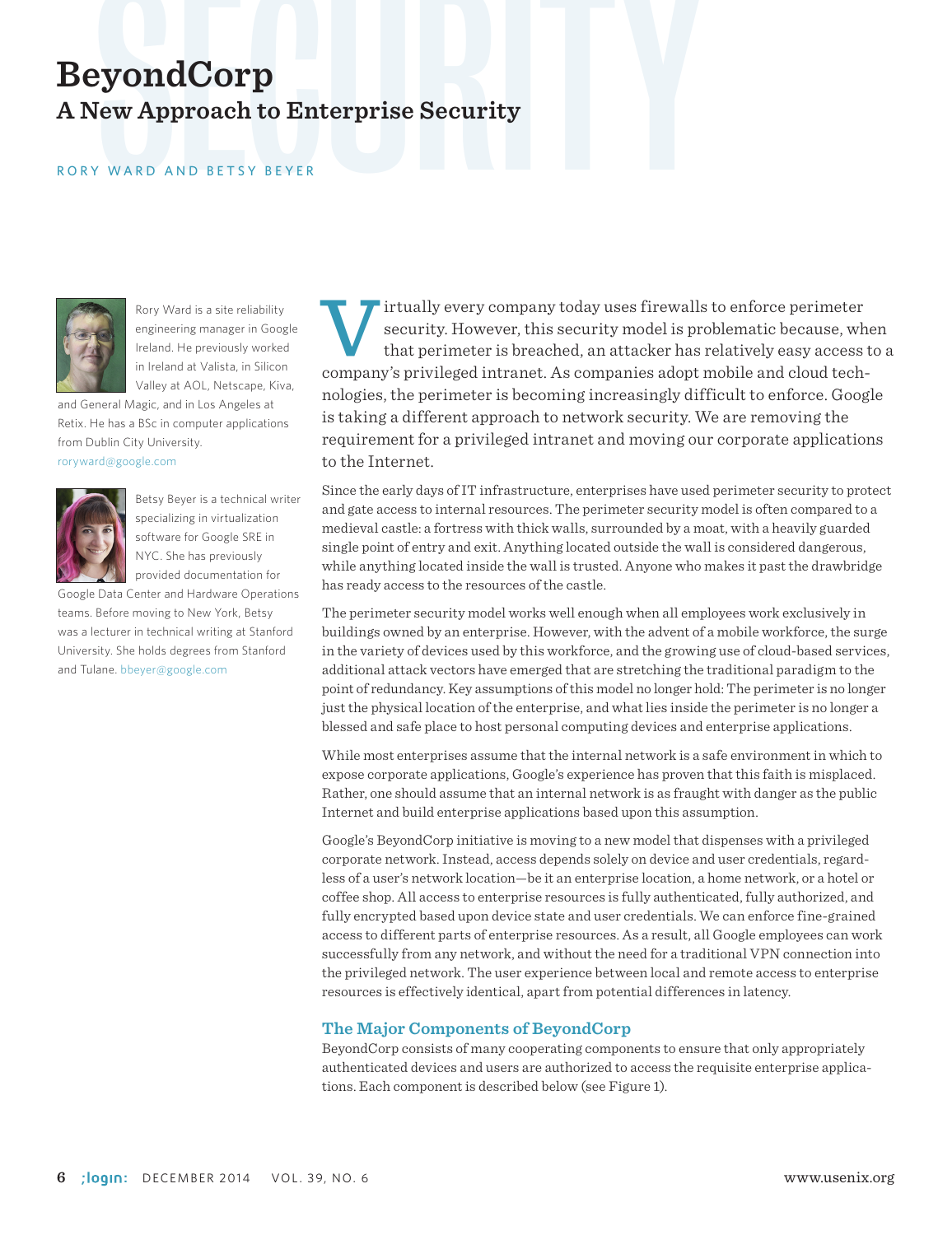

**Figure 1:** BeyondCorp components and access flow

# **Securely Identifying the Device** *Device Inventory Database*

BeyondCorp uses the concept of a "managed device," which is a device that is procured and actively managed by the enterprise. Only managed devices can access corporate applications. A device tracking and procurement process revolving around a device inventory database is one cornerstone of this model. As a device progresses through its life cycle, Google keeps track of changes made to the device. This information is monitored, analyzed, and made available to other parts of BeyondCorp. Because Google has multiple inventory databases, a meta-inventory database is used to amalgamate and normalize device information from these multiple sources, and to make the information available to downstream components of BeyondCorp. With this meta-inventory in place, we have knowledge of all devices that need to access our enterprise.

# *Device Identity*

All managed devices need to be uniquely identified in a way that references the record in the Device Inventory Database. One way to accomplish this unique identification is to use a device certificate that is specific to each device. To receive a certificate, a device must be both present and correct in the Device Inventory Database. The certificate is stored on a hardware or software Trusted Platform Module (TPM) or a qualified certificate store. A device qualification process validates the effectiveness of the certificate store, and only a device deemed sufficiently secure can be classed as a managed device. These checks are also enforced as certificates are renewed periodically. Once installed, the certificate is used in all communications to enterprise services. While the certificate uniquely identifies the device, it does not single-handedly grant access privileges. Instead, it is used as a key to a set of information regarding the device.

# **Securely Identifying the User** *User and Group Database*

BeyondCorp also tracks and manages all users in a User Database and a Group Database. This database system tightly integrates with Google's HR processes that manage job categorization, usernames, and group memberships for all users. As employees join the company, change roles or responsibilities, or leave the company, these databases are updated. This system informs BeyondCorp of all appropriate information about users that need to access our enterprise.

# *Single Sign-On System*

An externalized, single sign-on (SSO) system is a centralized user authentication portal that validates primary and secondfactor credentials for users requesting access to our enterprise resources. After validating against the User Database and Group Database, the SSO system generates short-lived tokens that can be used as part of the authorization process for specific resources.

# **Removing Trust from the Network**

# *Deployment of an Unprivileged Network*

To equate local and remote access, BeyondCorp defines and deploys an unprivileged network that very closely resembles an external network, although within a private address space. The unprivileged network only connects to the Internet, limited infrastructure services (e.g., DNS, DHCP, and NTP), and configuration management systems such as Puppet. All client devices are assigned to this network while physically located in a Google building. There is a strictly managed ACL (Access Control List) between this network and other parts of Google's network.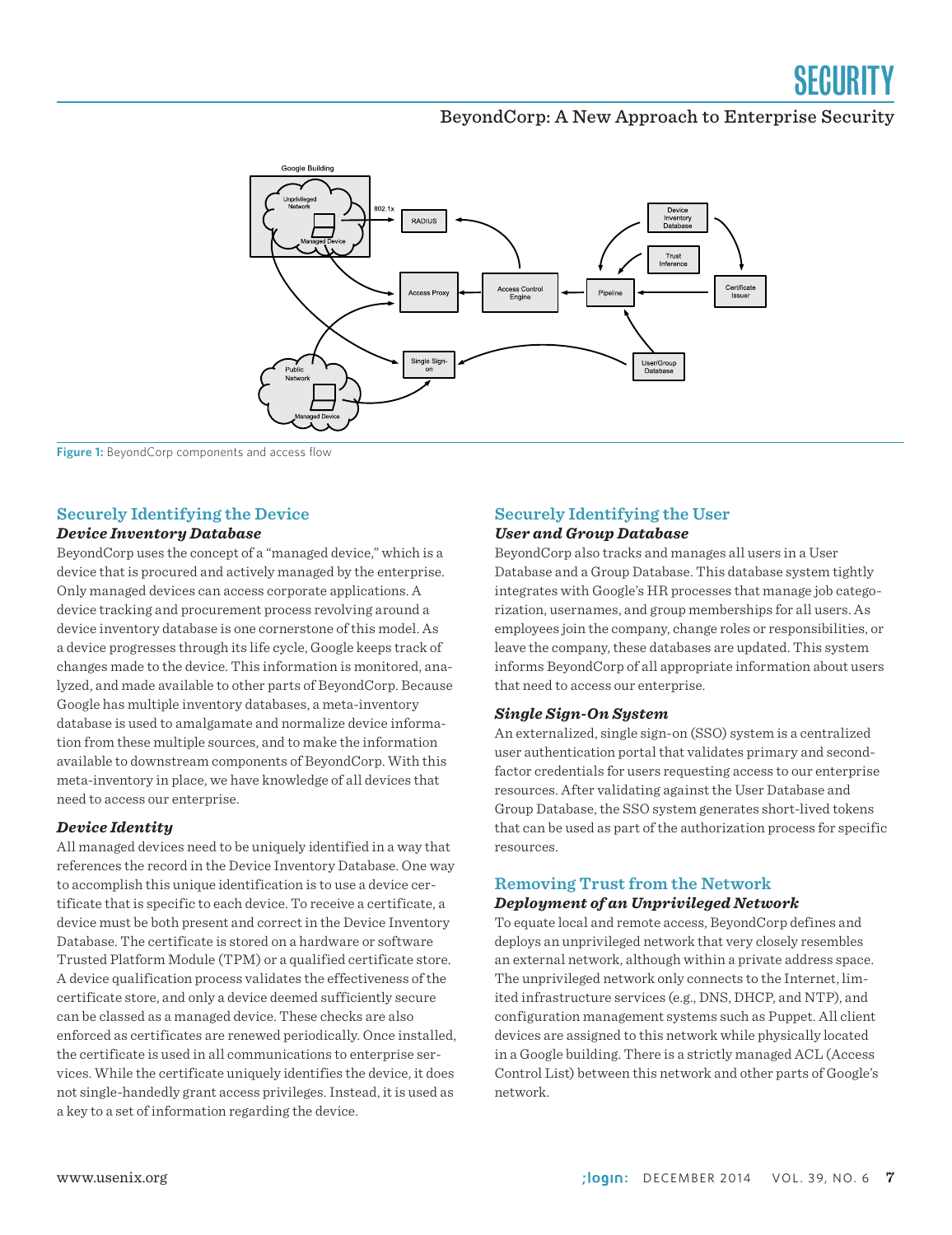# *802.1x Authentication on Wired and Wireless Network Access*

For both wired and wireless access, Google uses RADIUS servers to assign devices to an appropriate network, based on 802.1x authentication. We use dynamic, rather than static, VLAN assignment. This approach means that rather than relying on the switch/port static configuration, we use the RADIUS servers to inform the switch of the appropriate VLAN assignment for the authenticated device. Managed devices provide their certificate as part of this 802.1x handshake and are assigned to the unprivileged network, while unrecognized and unmanaged devices on the corporate network are assigned to a remediation or guest network.

# **Externalizing Applications and Workflows** *Internet-Facing Access Proxy*

All enterprise applications at Google are exposed to external and internal clients via an Internet-facing access proxy that enforces encryption between the client and the application. The access proxy is configured for each application and provides common features such as global reachability, load balancing, access control checks, application health checks, and denial-of-service protection. This proxy delegates requests as appropriate to the back-end application after the access control checks (described below) complete.

# *Public DNS Entries*

All of Google's enterprise applications are exposed externally and are registered in public DNS with a CNAME pointing the applications at the Internet-facing access proxy.

# **Implementing Inventory-Based Access Control** *Trust Inference for Devices and Users*

The level of access given to a single user and/or a single device can change over time. By interrogating multiple data sources, we are able to dynamically infer the level of trust to assign to a device or user. This level of trust can then be used by the Access Control Engine (described below) as part of its decision process. For example, a device that has not been updated with a recent OS patch level might be relegated to a reduced level of trust. A particular class of device, such as a specific model of phone or tablet, might be assigned a particular trust level. A user accessing applications from a new location might be assigned a different trust level. We use both static rules and heuristics to ascertain these levels of trust.

# *Access Control Engine*

An Access Control Engine within the access proxy provides service-level authorization to enterprise applications on a per-request basis. The authorization decision makes assertions about the user, the groups to which the user belongs, the device certificate, and artifacts of the device from the Device Inventory Database. If necessary, the Access Control Engine can also enforce location-based access control. The inferred level of trust in the user and the device is also included in the authorization decision. For example, access to Google's bug tracking system can be restricted to full-time engineers using an engineering device. Access to a finance application can be restricted to fulltime and part-time employees in the finance operations group using managed non-engineering devices. The Access Control Engine can also restrict parts of an application in different ways. For example, viewing an entry in our bug tracking system might require less strict access control than updating or searching the same bug tracking system.

# *Pipeline into the Access Control Engine*

The Access Control Engine is constantly fed by a running pipeline that dynamically extracts information useful for access decisions. Among other factors, this information includes certificate whitelists, trust levels of devices and users, and inventory details about the device and the user.

# **An End-to-End Example**

#### *The Application*

For this example, let us assume an application is to be taken BeyondCorp. The application is used by engineers to review source code, comment on the code, update the code, and, when approved by reviewers, submit the code. The application, codereview.corp.google.com, is restricted to full-time and part-time engineers from any managed device.

# *Configuring the Internet-Facing Access Proxy*

The owner of codereview.corp.google.com configures the access proxy for the service. The configuration specifies the location of the back ends and the maximum traffic accepted by each back end. The codereview.corp.google.com domain name is registered in public DNS with a CNAME pointing to the access proxy. For example:

\$ dig @8.8.8.8 codereview.corp.google.com

```
; <<>> DiG 9.8.1-P1 <<>> @8.8.8.8 codereview.corp.google.com
```

```
; (1 server found)
```
- ;; global options: +cmd
- ;; Got answer:
- ;; ->>HEADER<<- opcode: QUERY, status: NOERROR, id: 12976 ;; flags: qr rd ra; QUERY: 1, ANSWER: 2, AUTHORITY: 0,

ADDITIONAL: 0

;; QUESTION SECTION: ;codereview.corp.google.com. IN A

;; ANSWER SECTION: codereview.corp.google.com. 21599 IN CNAME accessproxy.l.google.com. accessproxy.l.google.com. 299 IN A 74.125.136.129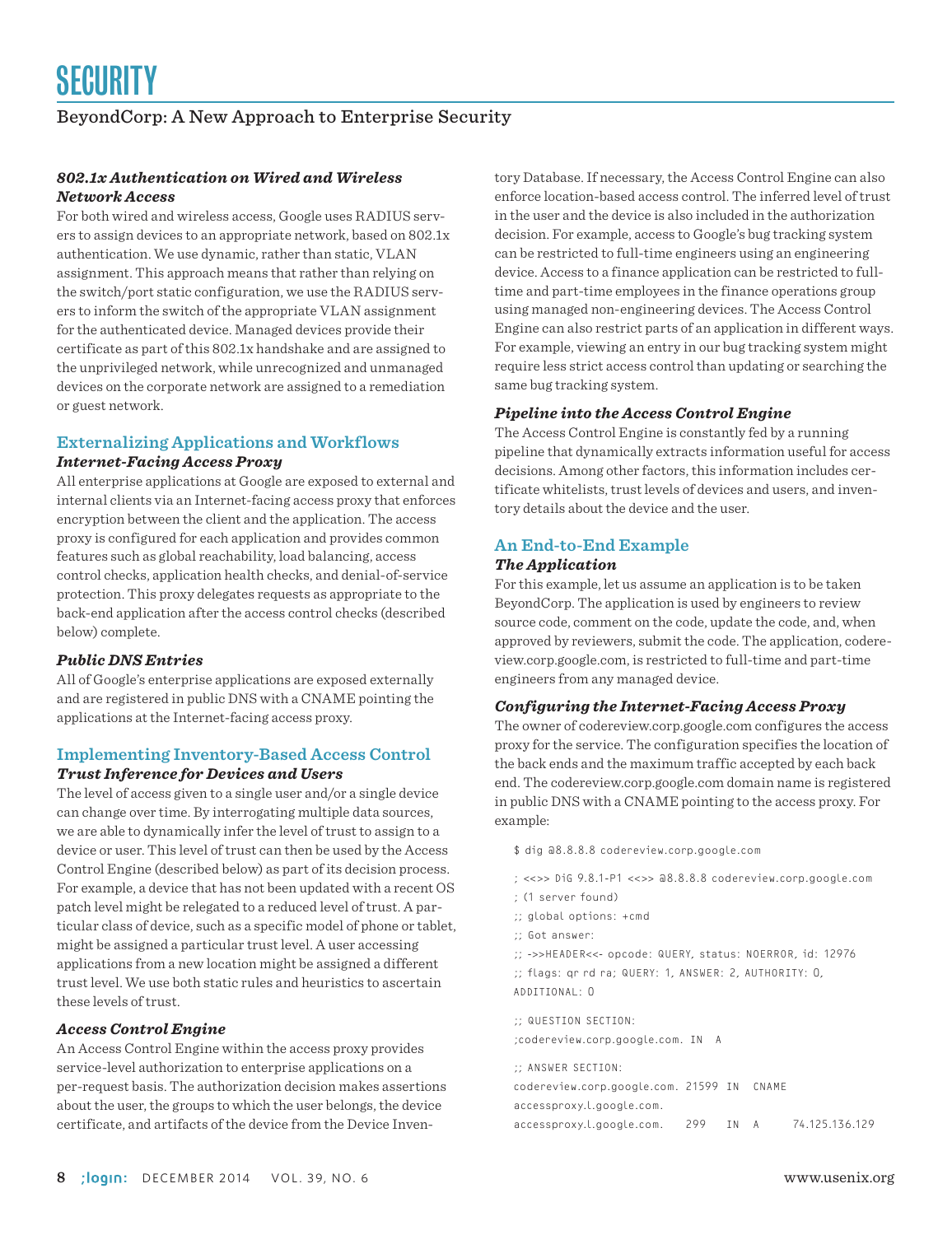

;; Query time: 10 msec

- ;; SERVER: 8.8.8.8#53(8.8.8.8)
- ;; WHEN: Wed Aug 20 19:30:06 2014
- ;; MSG SIZE rcvd: 86

#### *Configuring the Access Control Engine*

The Access Control Engine provides a default rule that restricts access to full-time employees using a managed device. The owner of codereview.corp.google.com provides a more specific rule that further restricts access in two ways: to managed devices with the highest trust level, and to fulltime and part-time engineers with the highest trust level.

#### *An Engineer Accesses a Network*

**If the Network Is Located Outside a Physical Building Operated by the Enterprise:** From a laptop provided by Google, an engineer accesses any WiFi network. For example, this network might be an airport WiFi network with a captive portal or a coffee shop's WiFi. There is no requirement to set up a VPN connection to the enterprise network.

#### **If the Network Is Located in a Physical Building Oper-**

**ated by the Enterprise:** From a laptop or desktop provided by Google, an engineer accesses the enterprise network. The laptop provides its device certificate in the 802.1x handshake with the RADIUS servers. As a valid certificate is provided, the laptop is assigned an address on the unprivileged network. If the device is not a corporate-issued laptop, or its certificate has expired, the device is assigned an address on a remediation network, which has very limited access rights.

#### *Accessing the Application, Regardless of Network*

From a corporate-issued laptop on a network, an engineer accesses codereview.corp.google.com. You can refer back to Figure 1 as a reference for the flow for this process.

- 1. The request is directed to the access proxy. The laptop provides its device certificate.
- 2. The access proxy does not recognize the user and redirects to the SSO system.
- 3. The engineer provides his or her primary and second-factor authentication credentials, is authenticated by the SSO system, is issued a token, and is redirected back to the access proxy.
- 4. The access proxy now has the device certificate, which identifies the device, and the SSO token, which identifies the user.
- 5. The Access Control Engine performs the specific authorization check configured for codereview.corp.google.com. This authorization check is made on every request:
	- a. The user is confirmed to be in the engineering group.
	- b. The user is confirmed to possess a sufficient trust level.



**Figure 2:** Migrating to BeyondCorp

- c. The device is confirmed to be a managed device in good standing.
- d. The device is confirmed to possess a sufficient trust level.
- e. If all these checks pass, the request is passed to an appropriate back end to be serviced.
- f. If any of the above checks fails, the request is denied.

With this approach, we have rich, service-level authentication and authorization checks that are exercised on a per-request basis.

#### **Migrating to BeyondCorp**

Like virtually every other enterprise in the world, Google maintained a privileged network for its clients and applications for many years. This paradigm gave rise to significant infrastructure that is critical to the day-to-day workings of the company. While all components of the company will migrate to BeyondCorp, moving every network user and every application to the BeyondCorp environment in one fell swoop would be incredibly risky to business continuity. For that reason, Google has invested heavily in a phased migration that has successfully moved large groups of network users to BeyondCorp with zero effect on their productivity. The following section, represented by Figure 2, details some of the work we have done.

#### *Workflow Qualification*

All the applications used at Google are required to work through the access proxy. The BeyondCorp initiative examined and qualified all applications, which accomplish tasks ranging from the simple (e.g., supporting HTTPS traffic) to the more difficult (e.g., SSO integration). Each application required an access proxy configuration and, in many cases, a specific stanza in the Access Control Engine. Each application went through the following phases: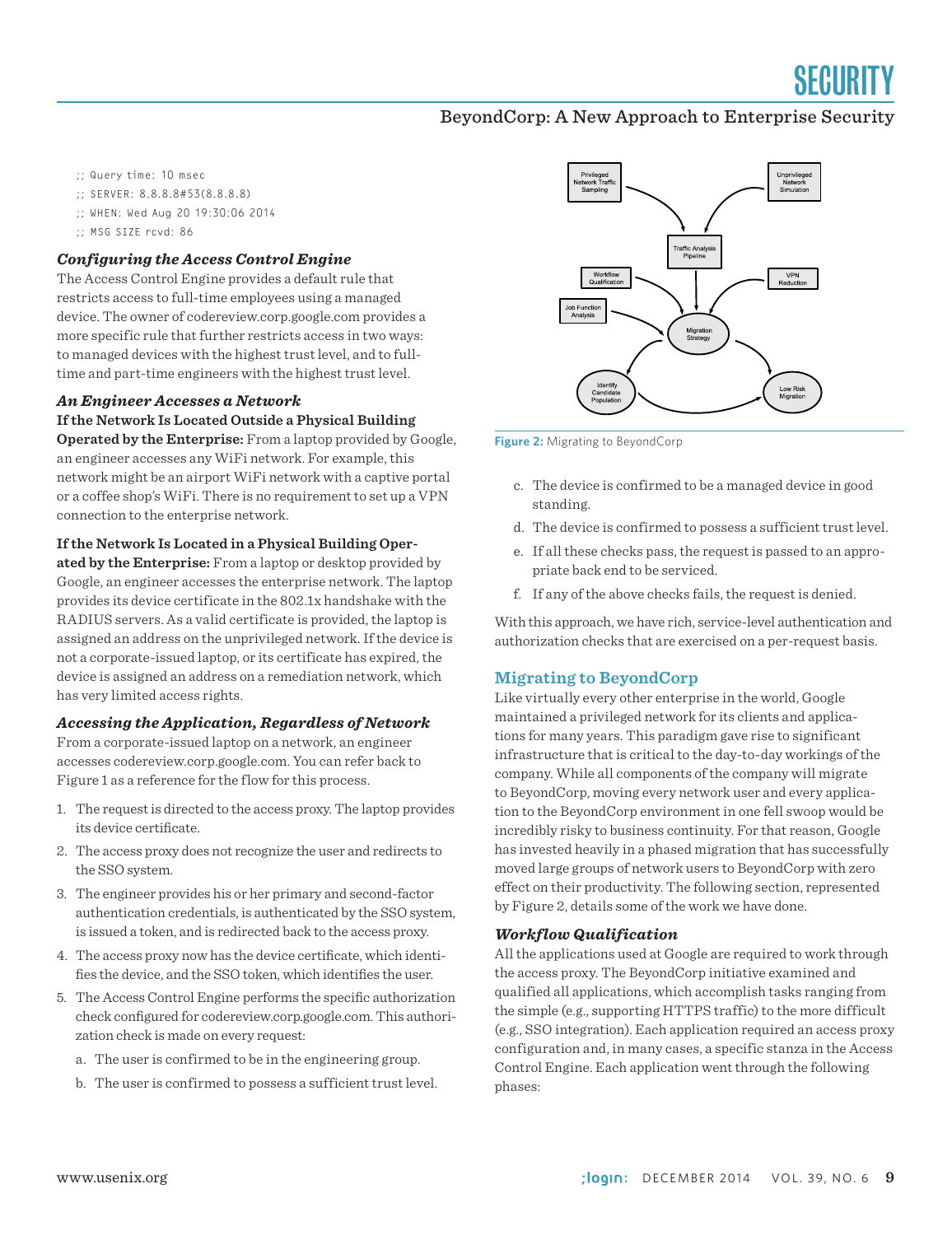- 1. Available directly from the privileged network and via a VPN connection externally.
- 2. Available directly from the privileged network and via the access proxy from external and unprivileged networks. In this case, we used split DNS. The internal name server pointed directly at the application, and the external name pointed at the access proxy.
- 3. Available via the access proxy from external, privileged, and unprivileged networks.

# *Job Function Analysis*

By examining job functions throughout the company and crossreferencing this information against the workflow qualification, we were able to prioritize groups of users to migrate. Therefore, we were able to choose network users from the finance, sales, legal, or engineering groups based upon a thorough understanding of user workflows and the capabilities of the BeyondCorp components at that time.

# *Cutting Back on the Usage of VPN*

As more and more applications became available via the access proxy, we started actively discouraging users from using the VPN, employing the following strategy:

- 1. We restricted VPN access to users with a proven need.
- 2. We monitored use of the VPN and removed access rights from users who did not use VPN over a well-defined period.
- 3. We monitored the VPN usage for active VPN users. If all of their workflows were available through the access proxy, we strongly encouraged users to give up their VPN access rights.

# *Traffic Analysis Pipeline*

It was very important that we moved users to the unprivileged network only when we were certain (or very close to certain) that all of their workflows were available from this network. To establish a relative degree of certainty, we built a Traffic Analysis Pipeline. As input to this pipeline, we captured sampled netflow data from every switch in the company. This data was then analyzed against the canonical ACL between the unprivileged network and the rest of the company's network. Such analysis allowed us to identify the total traffic that would have passed the ACL, plus an ordered list of traffic that would not have passed the ACL. The non-passing traffic could then be attached to specific workflows and/or specific users and/or specific devices. We then progressively worked through the list of non-passing traffic to make it function in the BeyondCorp environment.

# *Unprivileged Network Simulation*

To augment the Traffic Analysis Pipeline, which used sampled data from switches, we also simulated unprivileged network behavior across the company via a traffic monitor that was installed on all user devices attached to Google's network. The traffic monitor examined all incoming and outgoing traffic on

a per-device basis, validated this traffic against the canonical ACL between the unprivileged network and the rest of the company's network, and logged the traffic that did not pass the validations. The monitor had two modes:

- ◆ Logging mode: captured the ineligible traffic, but still permitted said traffic to leave the device.
- ◆ Enforcement mode: captured and dropped the ineligible traffic.

# *Migration Strategy*

With the Traffic Analysis Pipeline and the unprivileged simulation in place, we defined and are currently implementing a phased migration strategy that entails the following:

- 1. Identifying potential sets of candidates by job function and/ or workflow and/or location.
- 2. Operating the simulator in logging mode, identifying users and devices that have >99.9% eligible traffic for a contiguous 30-day period.
- 3. Activating simulator enforcement mode for users and devices that have >99.99% eligible traffic for that period. If necessary, users can revert the simulator to logging mode.
- 4. After operating the simulator in enforcement mode successfully for 30 days, recording this fact in the device inventory.
- 5. Along with inclusion in the candidate set, successful operation in the simulator's enforcement mode for 30 days provides a very strong signal that the device should be assigned to the unprivileged network when the next 802.1x authentication request is serviced by the RADIUS servers.

# *Exemption Handling*

In addition to automating the migration of users and devices from our privileged to our new unprivileged network as much as possible, we also implemented a simple process for users to request temporary exemptions from this migration. We maintained a known list of workflows that were not yet qualified for BeyondCorp. Users could search through these workflows, and with the correct approval levels, mark themselves and their devices as active users of a certain workflow. When the workflow was eventually qualified, its users were notified and were again eligible to be selected for migration.

# **Completing BeyondCorp**

The migration of the Google Enterprise to BeyondCorp is well underway, and the majority of workflows it entails are already qualified. Our migration tools and strategy permit us to proactively move users, devices, and workflows to BeyondCorp without affecting day-to-day productivity.

We anticipate a long tail of workflows that will take some time to move to BeyondCorp. For example, fat-client applications that use proprietary protocols to talk to servers will be a challenge.